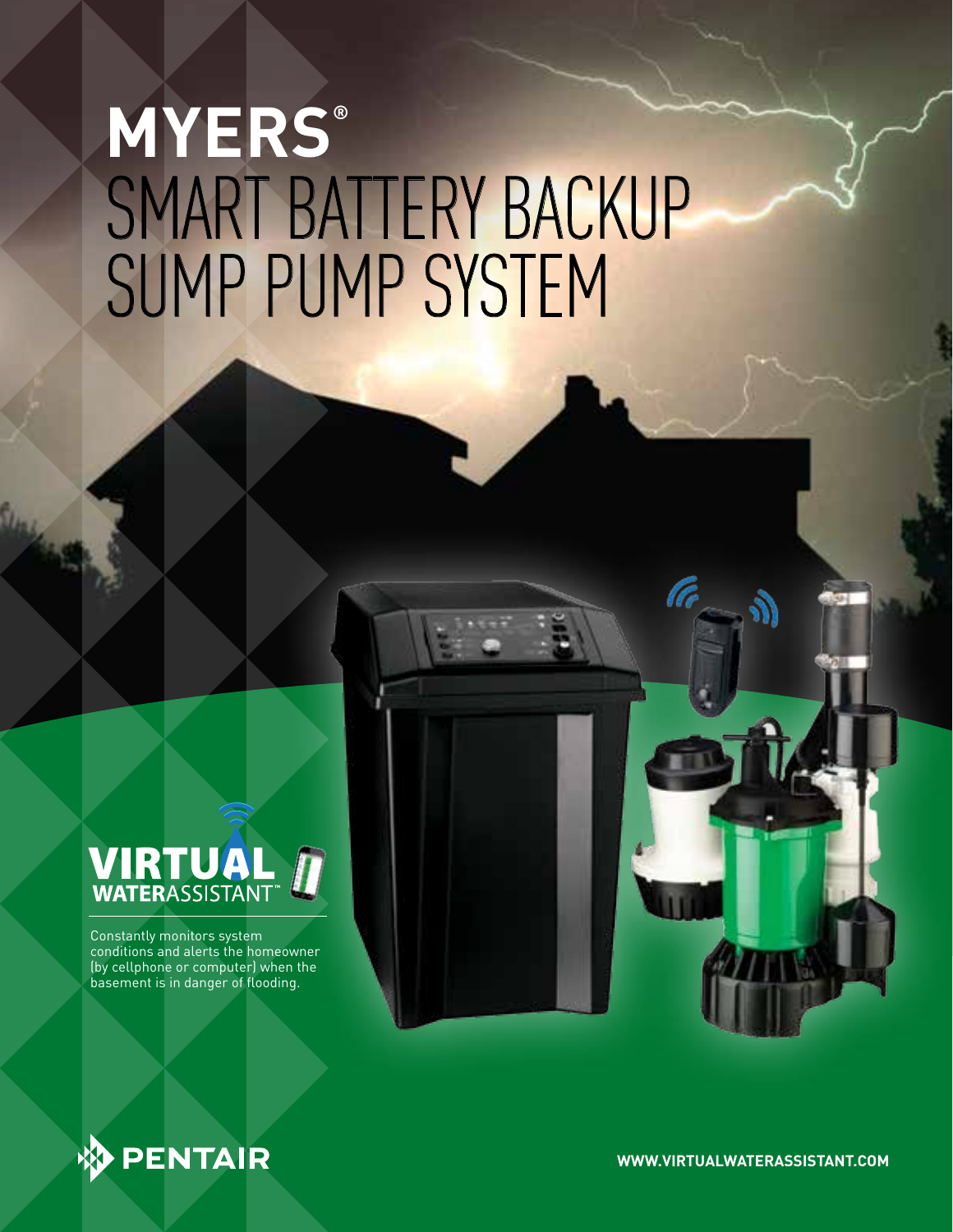# A Battery Backup Sump Pump System Lets Everyone Rest Easier

Almost every house needs a sump pump and many home owners invest in expensive basement waterproofing systems. But with heavy rains, lightning or icing weighing on power lines, it could create damage and a loss of electricity to the house, including the sump pump.

The Myers® Smart Battery Backup Sump Pump System will help protect the basement from water damage by kicking into action during power outages or primary sump pump failures. Most home buyers don't think about their sump pump, but when the consequences of unexpected pump failures are understood, the solution from Myers will assist them in making the right decision.

Myers offers multiple options for the home owner. No matter which package they choose, the home owner will feel more secure knowing their sump pump has a Myers Battery Backup Sump Pump System.





The cloud-based technology continually monitors the backup system and sends text or email alerts if problems are detected. For more information, go to VirtualWaterAssistant.com.



### Myers continues their tradition of innovation with the Virtual Water Assistant Remote Monitoring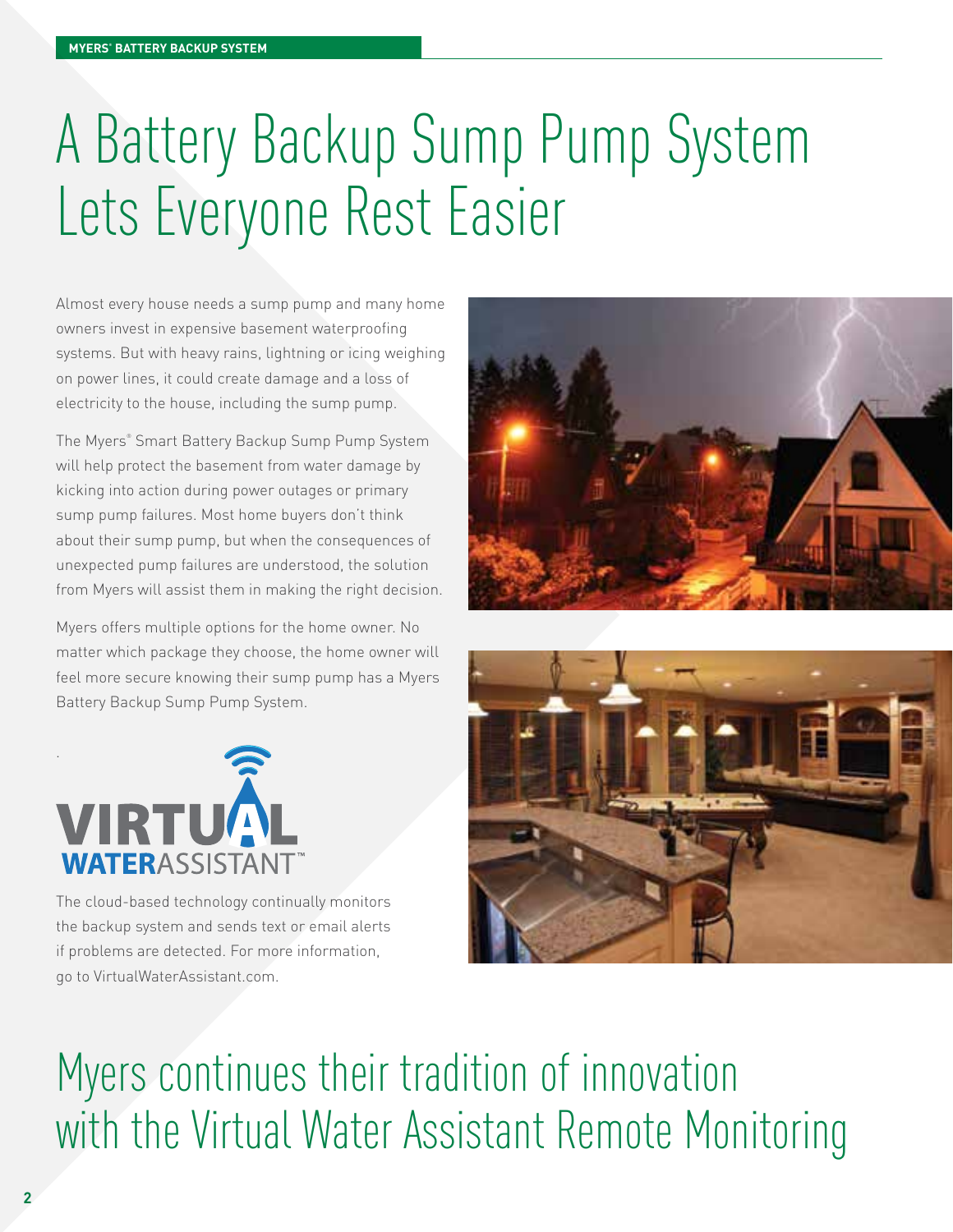## Selection Guide

| <b>Position:</b>                                           | <b>CLASSIC SERIES</b>                                                                                                                                                                                                          | <b>PREMIUM SERIES</b>                                                                                                                                                                                                                                                                                                                                                                                                                                                                                                                                              |                                                                                                                                                                                                                                                                             |                                                                                                                                                                                                                                                                                                                                                                                                                                                                                                                                                                                                                                                   |  |  |  |
|------------------------------------------------------------|--------------------------------------------------------------------------------------------------------------------------------------------------------------------------------------------------------------------------------|--------------------------------------------------------------------------------------------------------------------------------------------------------------------------------------------------------------------------------------------------------------------------------------------------------------------------------------------------------------------------------------------------------------------------------------------------------------------------------------------------------------------------------------------------------------------|-----------------------------------------------------------------------------------------------------------------------------------------------------------------------------------------------------------------------------------------------------------------------------|---------------------------------------------------------------------------------------------------------------------------------------------------------------------------------------------------------------------------------------------------------------------------------------------------------------------------------------------------------------------------------------------------------------------------------------------------------------------------------------------------------------------------------------------------------------------------------------------------------------------------------------------------|--|--|--|
| Model:                                                     | MBSP-2                                                                                                                                                                                                                         | MBSP-2C                                                                                                                                                                                                                                                                                                                                                                                                                                                                                                                                                            | MBSP-3                                                                                                                                                                                                                                                                      | MBSP-3C                                                                                                                                                                                                                                                                                                                                                                                                                                                                                                                                                                                                                                           |  |  |  |
| <b>Battery Backup</b><br><b>Sump Pump</b><br><b>System</b> |                                                                                                                                                                                                                                |                                                                                                                                                                                                                                                                                                                                                                                                                                                                                                                                                                    |                                                                                                                                                                                                                                                                             |                                                                                                                                                                                                                                                                                                                                                                                                                                                                                                                                                                                                                                                   |  |  |  |
| <b>Value</b>                                               | A must for those<br>installations where an<br>inoperative sump pump<br>can not be tolerated.                                                                                                                                   | Pre-Plumbed unit with check<br>valves, primary pump and<br>secondary pump used in the<br>event of a power failure in<br>a residential application.                                                                                                                                                                                                                                                                                                                                                                                                                 | Designed to backup existing<br>residential sump pumps in case<br>of a power failure and one year<br>free of Virtual Water Assistant to<br>monitor the system conditions.                                                                                                    | Pre-Plumbed unit with check<br>valves, primary pump and<br>secondary pump used in the<br>event of a power failure in a<br>residential application and<br>one year free of Virtual Water<br>Assistant to monitor the<br>system conditions.                                                                                                                                                                                                                                                                                                                                                                                                         |  |  |  |
| <b>Features</b><br>and Benefits                            | <b>Smart Charging</b><br><b>Technology</b><br>- Recharges battery up to<br>5X faster and extends<br>battery life.<br><b>High Performance</b><br><b>Secondary Pump</b><br><b>Dual Battery Capacity</b>                          | <b>Pre-Plumbed</b><br>- For Easy Installation<br><b>Smart Charging Technology</b><br>- Recharges battery up to 5X<br>faster and extends battery life.<br><b>Dual Battery Capacity</b><br>- Provides extended run time.<br><b>Dependable 1/3HP Primary</b><br>Pump features a vertical<br>float switch and:<br>- A thermal overload protection<br>with an automatic reset for<br>reliability<br>- A double lip shaft seal<br>for long life<br>- Energy efficient PSC motor in<br>a zinc alloy metal housing.<br>- Rugged cast iron volute case<br>with raised inlet | <b>Remote Monitoring</b><br>- For Peace of Mind with<br>Virtual Water Assistant<br><b>Smart Charging Technology</b><br>- Recharges battery up to 5X<br>faster and extends battery life.<br><b>High Performance</b><br><b>Secondary Pump</b><br><b>Dual Battery Capacity</b> | <b>Pre-Plumbed</b><br>- For Easy Installation<br><b>Remote Monitoring</b><br>- For Peace of Mind with<br>Virtual Water Assistant<br><b>Smart Charging Technology</b><br>- Recharges battery up<br>to 5X faster and extends<br>battery life.<br><b>Dual Battery Capacity</b><br>- Provides extended run time.<br>Dependable 1/2HP Primary<br>Pump features a vertical float<br>switch and:<br>- A thermal overload protection<br>with an automatic reset for<br>reliability<br>- A double lip shaft seal<br>for long life<br>- Energy efficient PSC motor<br>in a zinc alloy metal housing.<br>- Rugged cast iron volute<br>case with raised inlet |  |  |  |
| <b>Virtual Water</b><br><b>Assistant</b>                   |                                                                                                                                                                                                                                | Not Available                                                                                                                                                                                                                                                                                                                                                                                                                                                                                                                                                      | Allows homeowners to remotely test and monitor their system.                                                                                                                                                                                                                |                                                                                                                                                                                                                                                                                                                                                                                                                                                                                                                                                                                                                                                   |  |  |  |
| <b>Items Included</b>                                      | One Secondary Pump,<br><b>Reed Activation Switch.</b><br>1-1/4" NPT to 1-1/2" PVC<br>elbow, AC power supply<br>and Integrated Control<br>Panel Battery Case.<br>Check Valve and Bat-<br>tery Not Included. Sold<br>Separately. | A Pre-Plumbed unit assembled<br>for quick installations. Unit<br>available with one primary<br>1/3HP sump pump (model:<br>MS33V1) with check valve<br>and vertical float switch: One<br>secondary pump with check<br>valve and Reed activation<br>switch, 90° Elbow and pre-<br>plumbed wye piping. Integrated<br>control panel battery case.<br>Battery Sold Separately.                                                                                                                                                                                          | One Secondary Pump, Reed<br>Activation Switch, 1-1/4"<br>NPT to 1-1/2" PVC elbow,<br>AC power supply, gateway unit<br>and Integrated Control Panel<br>Battery Case. Check Valve and<br>Battery Not Included. Sold<br>Separately.                                            | A Pre-Plumbed unit assembled<br>for quick installations. Unit<br>available with one primary<br>1/2HP sump pump (model:<br>MS50V1) with check valve<br>and vertical float switch: One<br>secondary pump with check<br>valve and Reed activation<br>switch, gateway unit, 90° Elbow<br>and pre-plumbed wye piping.<br>Integrated control panel battery<br>case. Battery Sold Separately.                                                                                                                                                                                                                                                            |  |  |  |
| <b>Max Flow*</b>                                           |                                                                                                                                                                                                                                | 34 GPM                                                                                                                                                                                                                                                                                                                                                                                                                                                                                                                                                             | 46 GPM                                                                                                                                                                                                                                                                      |                                                                                                                                                                                                                                                                                                                                                                                                                                                                                                                                                                                                                                                   |  |  |  |
| Max Head*                                                  |                                                                                                                                                                                                                                | 13 Ft.                                                                                                                                                                                                                                                                                                                                                                                                                                                                                                                                                             | 15 Ft.                                                                                                                                                                                                                                                                      |                                                                                                                                                                                                                                                                                                                                                                                                                                                                                                                                                                                                                                                   |  |  |  |
| <b>Charger</b>                                             | 2.0A Charger                                                                                                                                                                                                                   |                                                                                                                                                                                                                                                                                                                                                                                                                                                                                                                                                                    |                                                                                                                                                                                                                                                                             |                                                                                                                                                                                                                                                                                                                                                                                                                                                                                                                                                                                                                                                   |  |  |  |
| <b>Battery Type</b>                                        | Compatible with flooded and sealed AGM deep cycle batteries.<br>For best performance use Myers <sup>®</sup> BAT40, BAT75 or BAT100 sealed AGM batteries.                                                                       |                                                                                                                                                                                                                                                                                                                                                                                                                                                                                                                                                                    |                                                                                                                                                                                                                                                                             |                                                                                                                                                                                                                                                                                                                                                                                                                                                                                                                                                                                                                                                   |  |  |  |
| <b>Warranty</b>                                            |                                                                                                                                                                                                                                | 1 Year                                                                                                                                                                                                                                                                                                                                                                                                                                                                                                                                                             | 2 Year                                                                                                                                                                                                                                                                      |                                                                                                                                                                                                                                                                                                                                                                                                                                                                                                                                                                                                                                                   |  |  |  |
|                                                            |                                                                                                                                                                                                                                |                                                                                                                                                                                                                                                                                                                                                                                                                                                                                                                                                                    |                                                                                                                                                                                                                                                                             |                                                                                                                                                                                                                                                                                                                                                                                                                                                                                                                                                                                                                                                   |  |  |  |